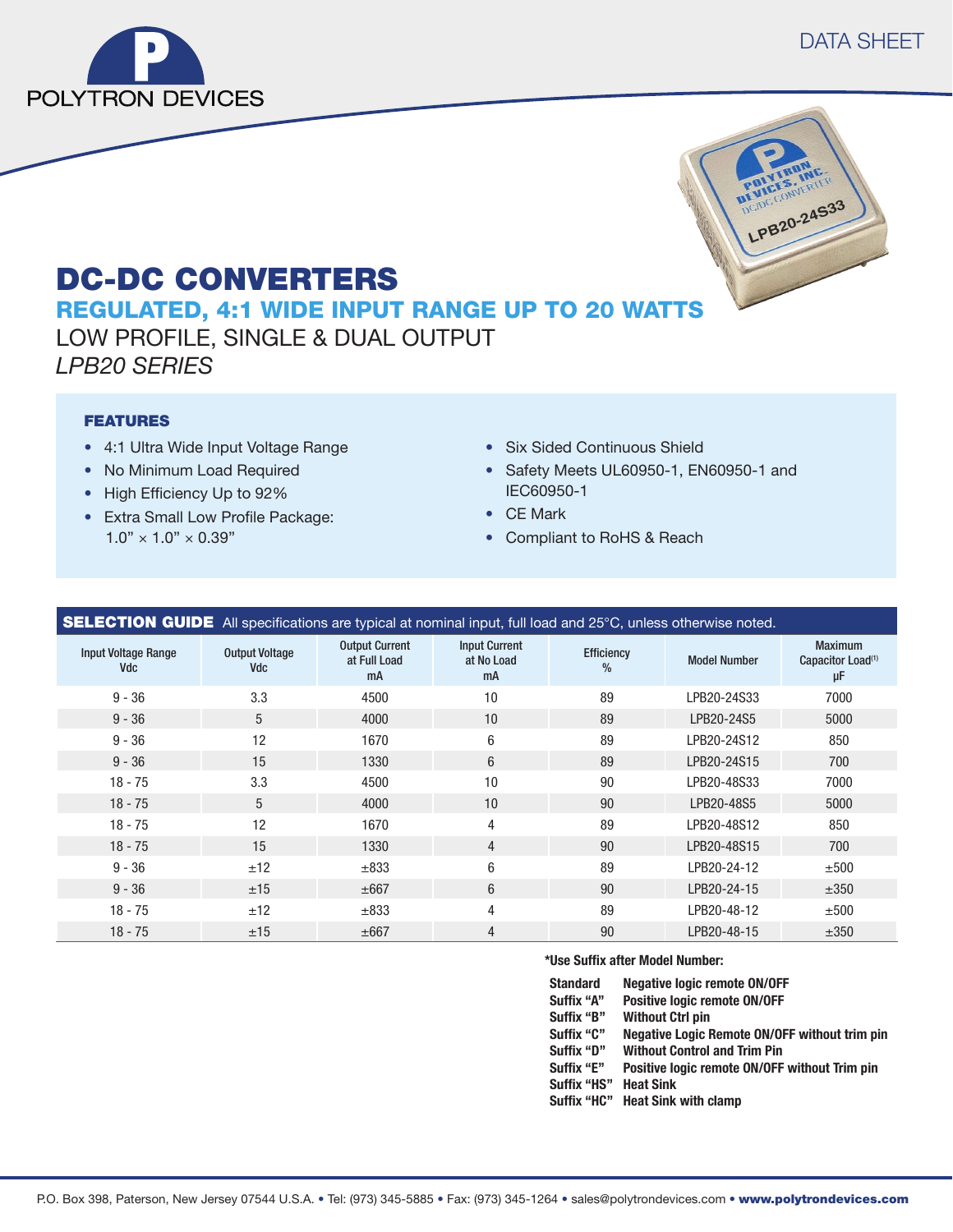# DATA SHEET



Operating input

Input Specifications

9 Min., 24 Typ., 36 Max. 24Vin(nom)

|              |                              |                          | <b>LPB20 SERIES</b>                |
|--------------|------------------------------|--------------------------|------------------------------------|
|              | <b>Output Specifications</b> |                          |                                    |
|              | Voltage accuracy, %          | $-1.0$ Min., $+1.0$ Max  |                                    |
|              |                              |                          | Low Line to High Line at Full Load |
|              | Line regulation, %           | $-0.2$ Min., $+0.2$ Max. | Single                             |
| าd Full load |                              | $-0.5$ Min., $+0.5$ Max. | Dual                               |
|              |                              | $-0.2$ Min. $+0.2$ Max.  | No Load to Full Load, Single       |

| voltage range, Vdc                       | 18 Min., 48 Typ., 75                                  | 48Vin(nom)                                   |                                                |                                 | Low Line to High Line at Full Load                           |  |
|------------------------------------------|-------------------------------------------------------|----------------------------------------------|------------------------------------------------|---------------------------------|--------------------------------------------------------------|--|
|                                          | Max.                                                  |                                              | Line regulation, %                             | $-0.2$ Min., $+0.2$ Max.        | Single                                                       |  |
| Input reflected ripple<br>current, mAp-p | 30 Typ.                                               | Nominal input and Full load                  |                                                | $-0.5$ Min., $+0.5$ Max.        | Dual                                                         |  |
|                                          | 9 Max.<br>24Vin(nom)                                  |                                              |                                                | $-0.2$ Min., $+0.2$ Max.        | No Load to Full Load, Single                                 |  |
| Start up voltage, Vdc                    | 18 Max.                                               | 48Vin(nom)                                   | Load regulation, %                             | $-1.0$ Min., $+1.0$ Max.        | No Load to Full Load, Dual                                   |  |
|                                          |                                                       |                                              |                                                | $-0.1$ Min., $+0.1$ Max.        | 10% Load to 90% Load, Single                                 |  |
| Shutdown voltage,                        | 8 Typ.                                                | 24Vin(nom)                                   |                                                | $-0.8$ Min., $+0.8$ Max.        | 10% Load to 90% Load, Dual                                   |  |
| <b>Vdc</b>                               | 16 Typ.                                               | 48Vin(nom)                                   | Cross regulation, %                            | $-5.0$ Min., $+5.0$ Max.        | Asymmetrical load 25%/100%FL,<br>Dual                        |  |
|                                          |                                                       | Constant resistive load                      | Voltage and                                    |                                 | Single Output                                                |  |
| Start up time, ms                        | 30 Max.                                               | adjustability <sup>(2)</sup> , %<br>Power up |                                                | $-10$ Min., $+10$ Max.          |                                                              |  |
|                                          | 30 Max.                                               | Remote ON/OFF                                |                                                |                                 | Measured by 20MHz bandwidth<br>with a 1µF M/C X7R and a 10µF |  |
| Input surge voltage,<br><b>Vdc</b>       |                                                       | 1 second, max.                               | Ripple and noise,<br>$mVp-p$                   |                                 | T/C                                                          |  |
|                                          | 50 Max.                                               | 24Vin(nom)                                   |                                                | 75 Typ.                         | 3.3Vout, 5Vout                                               |  |
|                                          | 100 Max.                                              |                                              |                                                | 100 Typ.                        | 12Vout, 15Vout                                               |  |
|                                          |                                                       | 48Vin(nom)                                   | Temperature                                    | $-0.02$ Min., $+0.02$           |                                                              |  |
| Input filter                             | Pi type                                               |                                              | coefficient, %/°C                              | Max.                            |                                                              |  |
|                                          |                                                       | Referred to -Vin pin                         | <b>Transient response</b><br>recovery time, µs | 250 Typ.                        | 25% load step change                                         |  |
|                                          | Open or 3 - 15 Vdc                                    | Positive logic, DC-DC ON                     |                                                | 3.7 Min., 5.4 Max.              | 3.3Vout                                                      |  |
| Remote ON/OFF                            | Short or 0 - 1.2 Vdc                                  | (Option), DC-DC OFF                          | Over voltage                                   | 5.6 Min., 7.0 Max.              | 5Vout                                                        |  |
|                                          | Short or 0 - 1.2 Vdc                                  | Negative logic, DC-DC ON                     | protection, Vdc                                | 13.5 Min., 19.6 Max.            | 12Vout                                                       |  |
|                                          | Open or 3 - 15 Vdc                                    | (Standard), DC-DC OFF                        |                                                | 16.8 Min., 20.5 Max.            | 15Vout                                                       |  |
|                                          |                                                       |                                              | Over load protection,<br>%                     | 150 Typ.                        | % of lout rated; Hiccup mode                                 |  |
|                                          | $-0.5$ Min., 1.0 Max., mA                             | Input current of Ctrl pin                    | <b>Short circuit</b>                           |                                 |                                                              |  |
|                                          | 2.0 mA Typ.<br>Remote off input current<br>protection |                                              |                                                | Continuous, automatics recovery |                                                              |  |

| <b>General Specifications</b>   |                |                        |           |          |           |
|---------------------------------|----------------|------------------------|-----------|----------|-----------|
| <b>Isolation voltage, Vdc</b>   | minute         | Input to Output        | 1600 Min. |          |           |
|                                 | minute         | Input (Output) to Case | 1000 Min. |          |           |
| Isolation resistance, $G\Omega$ | 500Vdc         |                        | Min.      |          |           |
| Isolation capacitance, pF       |                |                        |           |          | 1500 Max. |
| Switching frequency, kHz        | 3.3Vout, 5Vout |                        | 248 Min.  | 275 Typ. | 303 Max.  |
|                                 | <b>Others</b>  |                        | 297 Min.  | 330 Typ. | 363 Max.  |

| <b>Environmental Specifications</b> |                                                  |              |              |             |  |
|-------------------------------------|--------------------------------------------------|--------------|--------------|-------------|--|
| Operating ambient temperature, °C   | Without derating                                 | $-40$ Min.   |              | $+60$ Max.  |  |
|                                     | With derating                                    | $+60$ Min.   |              | $+101$ Max. |  |
| Maximum case temperature, °C        |                                                  |              |              | $+105$ Max. |  |
| Storage temperature range, °C       | <b>Others</b>                                    | $-55$ Min.   |              | $+125$ Max. |  |
|                                     | Vertical direction by natural convection (20LFM) |              |              |             |  |
| Thermal impedance, °C/W             | Without heat-sink                                |              | $+17.6$ Typ. |             |  |
|                                     | With heat-sink                                   |              | $+14.8$ Typ. |             |  |
| <b>Thermal shock</b>                |                                                  | MIL-STD-810F |              |             |  |
| <b>Vibration</b>                    |                                                  | MIL-STD-810F |              |             |  |
| <b>Relative humidity</b>            |                                                  | 5% to 95% RH |              |             |  |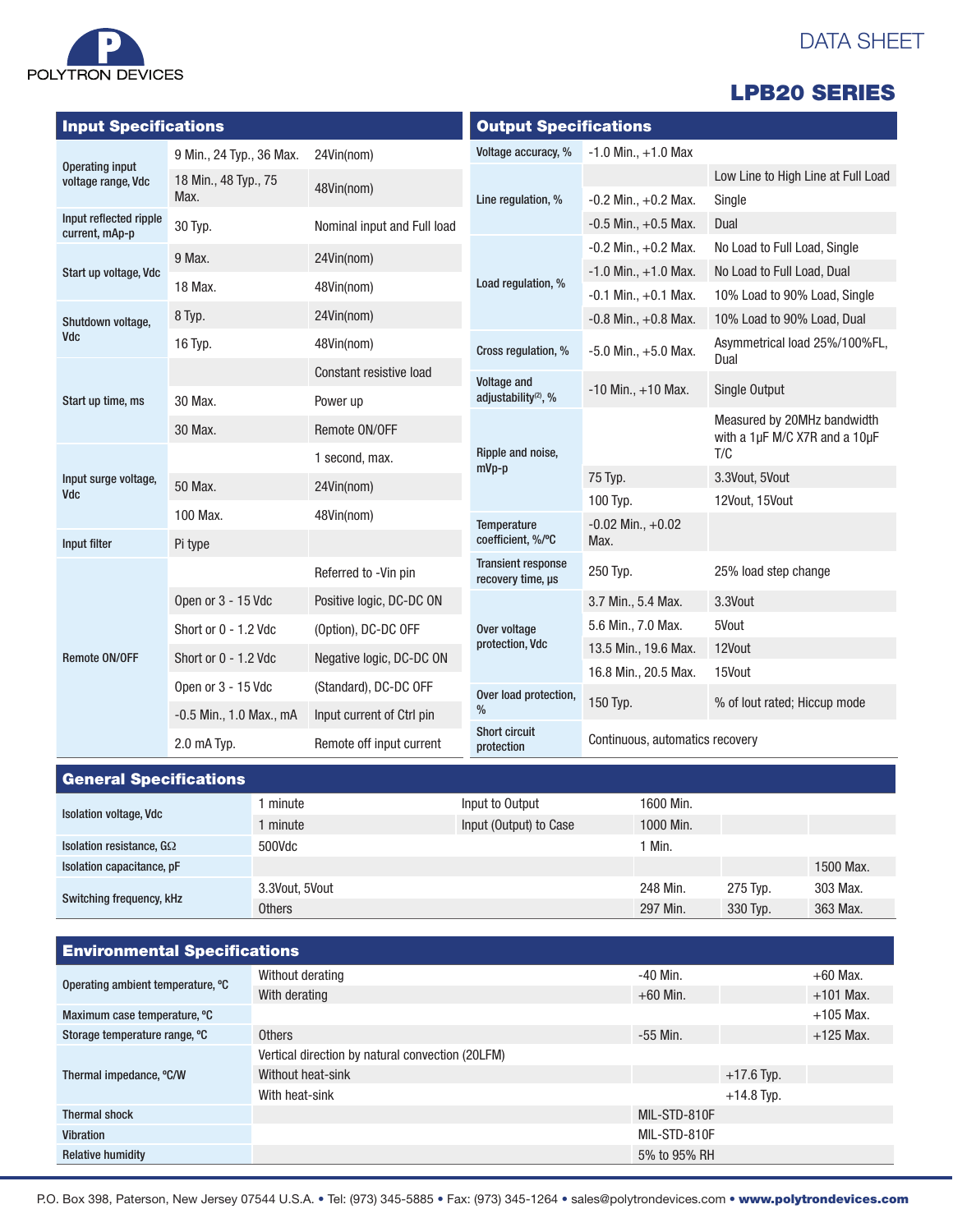

# DATA SHEET

| <b>LPB20 SERIES</b> |
|---------------------|
|---------------------|

| <b>Physical Specifications</b> |                                                 | <b>EMC Specifications</b>     |                   |                                     |                  |  |
|--------------------------------|-------------------------------------------------|-------------------------------|-------------------|-------------------------------------|------------------|--|
| Design meet safety             | UL60950-1, EN60950-1, IEC60950-1                | <b>Specifications</b>         | <b>Conditions</b> | Level                               |                  |  |
| standard                       |                                                 | EMI <sup>(3)</sup>            | EN55022           |                                     | Class A          |  |
| Case material                  | Nickel-coated copper                            |                               |                   |                                     | Class B          |  |
| <b>Base material</b>           | FR4 PCB                                         | <b>ESD</b>                    | EN61000-4-2       | Air $\pm$ 8kV and Contact $\pm$ 6kV | Perf. Criteria A |  |
| Potting material               | Silicone (UL94 V-0)                             | <b>Radiated immunity</b>      | EN61000-4-3       | 10V/m                               | Perf. Criteria A |  |
|                                |                                                 | Fast transient <sup>(4)</sup> | EN61000-4-4       | ±2kV                                | Perf. Criteria A |  |
| Weight                         | 15g (0.53oz)                                    | Surge <sup>(4)</sup>          | EN61000-4-5       | ±2kV                                | Perf. Criteria A |  |
| <b>MTBF</b>                    | $1.469\times10^6$ hrs. MIL-HDBK-217F. Full load | <b>Conducted immunity</b>     | EN61000-4-6       | 10Vr.m.s                            | Perf. Criteria A |  |

#### Note:

- 1. Test by minimum input and constant resistive load.
- 2. Trimming allows the user to increase or decrease the output voltage set point of the module. This is accomplished by connecting an external resistor between the Trim pin and either the +Vout pin or the -Vout pin.
- 3. The standard modules meet EN55022 Class A without external components and meet Class B with external components. For further information, please contact Polytron Devices.
- 4. An external input filter capacitor is required if the module has to meet EN6100-4-4. EN61000-4-5. Recommended 2 pcs of aluminum electrolytic capacitor (Nippon Chemi-con KY series, 220μF/100V) to connect in parallel.

CAUTION: This power module is not internally fused. An input line fuse must always be used.



### Characteristic Curve